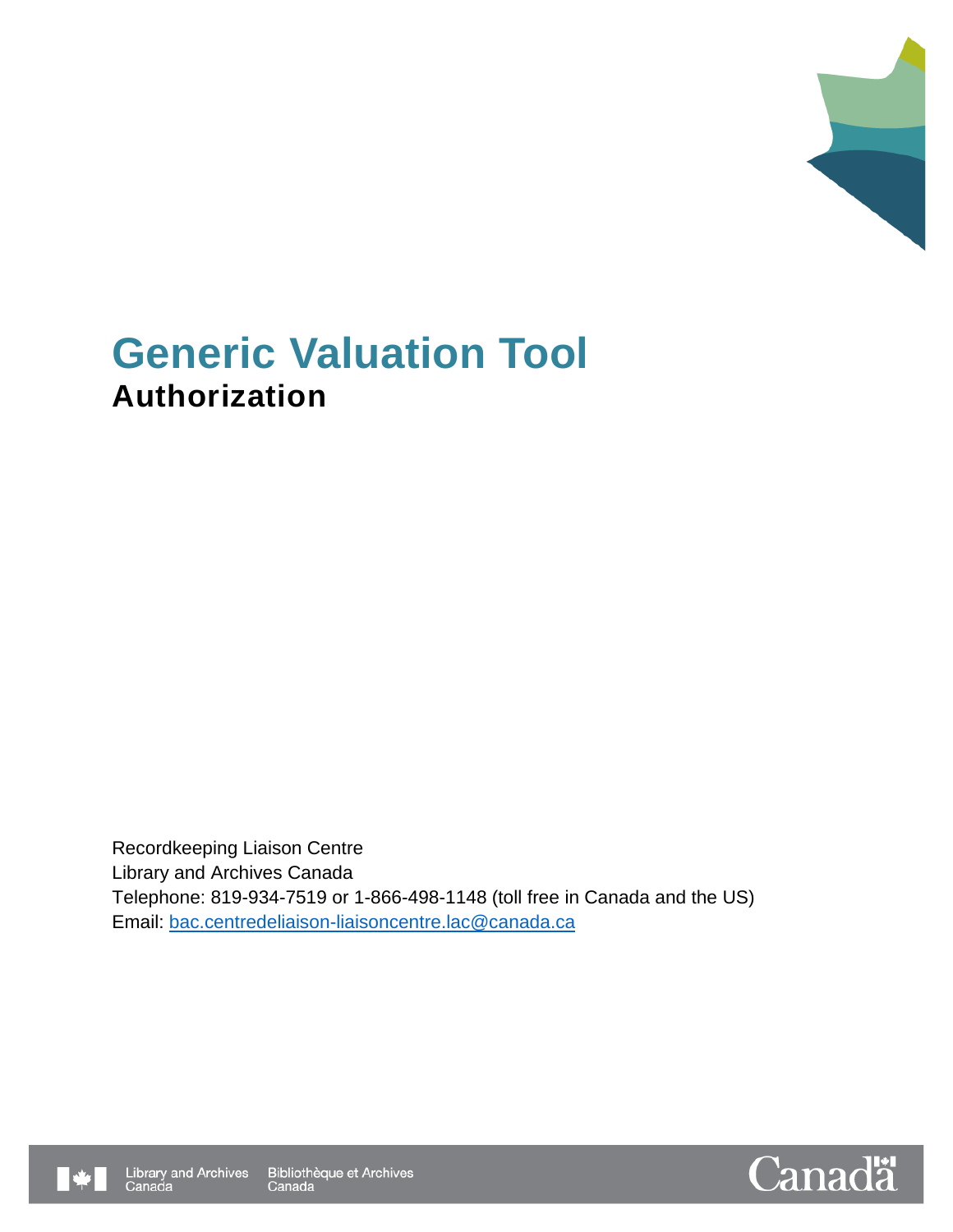### **Generic Valuation Tool (GVT) AUTHORIZATION**

How to use this tool:

- This tool is designed for IM specialists to use with relevant business areas when identifying information resources of business value (IRBV) and retention specifications.
- The IRBV and retention specifications contained in this document are recommendations only and should be customized to apply in each institutional context. The complete document should be read before using any recommendations.
- **This GVT does not provide Government of Canada institutions with the authority to dispose of information.** GVTs are not Records Disposition Authorities (RDA) and do not replace the Multi-Institutional Disposition Authorities (MIDA).

**Validation:** The business processes and IRBV of this GVT have been validated by subject matter experts from the following departments: Industry Canada, Canadian Nuclear Safety Commission, Canadian Industrial Relations Board, Copyright Board of Canada, Canadian Transportation Agency and Canadian Human Rights Tribunal.

### **Defining the activity**

 $\overline{\phantom{a}}$ 

Authorization is a common operational activity carried out by many Government of Canada (GC) institutions. It includes the issuance of licenses, certificates, or other tools which either allow an individual or an institution to perform a relevant activity, or approve the sale or use of a product, process, or service. Authorization is an activity within the broader regulatory process<sub>[1](#page-1-0)</sub>.

Based on a review of multiple institutions that perform this activity, GC institutions do not consistently use the terms "authorization", "licensing" or "certification" in their Program Alignment Architectures (PAAs). Most often, program activities are expressed in terms of the desired (strategic) outcome of the activity, with authorization as a way in which GC institutions achieve the outcome.[2](#page-1-1) Terms used in this GVT are defined as follows:

<span id="page-1-0"></span><sup>1</sup> The regulatory framework consists of laws passed by Parliament that govern the regulation of a given sector or activity, and regulations, licences, and documents that government institutions use to regulate.

<span id="page-1-1"></span><sup>2</sup> For example, the 2013-2014 PAA for the Canadian Radio-television and Telecommunications Commission (CRTC) identifies one strategic outcome: Canadians have access to world-class communication system. Each related program activity and sub-activity is related to different aspects of this outcome (for example, diverse Canadian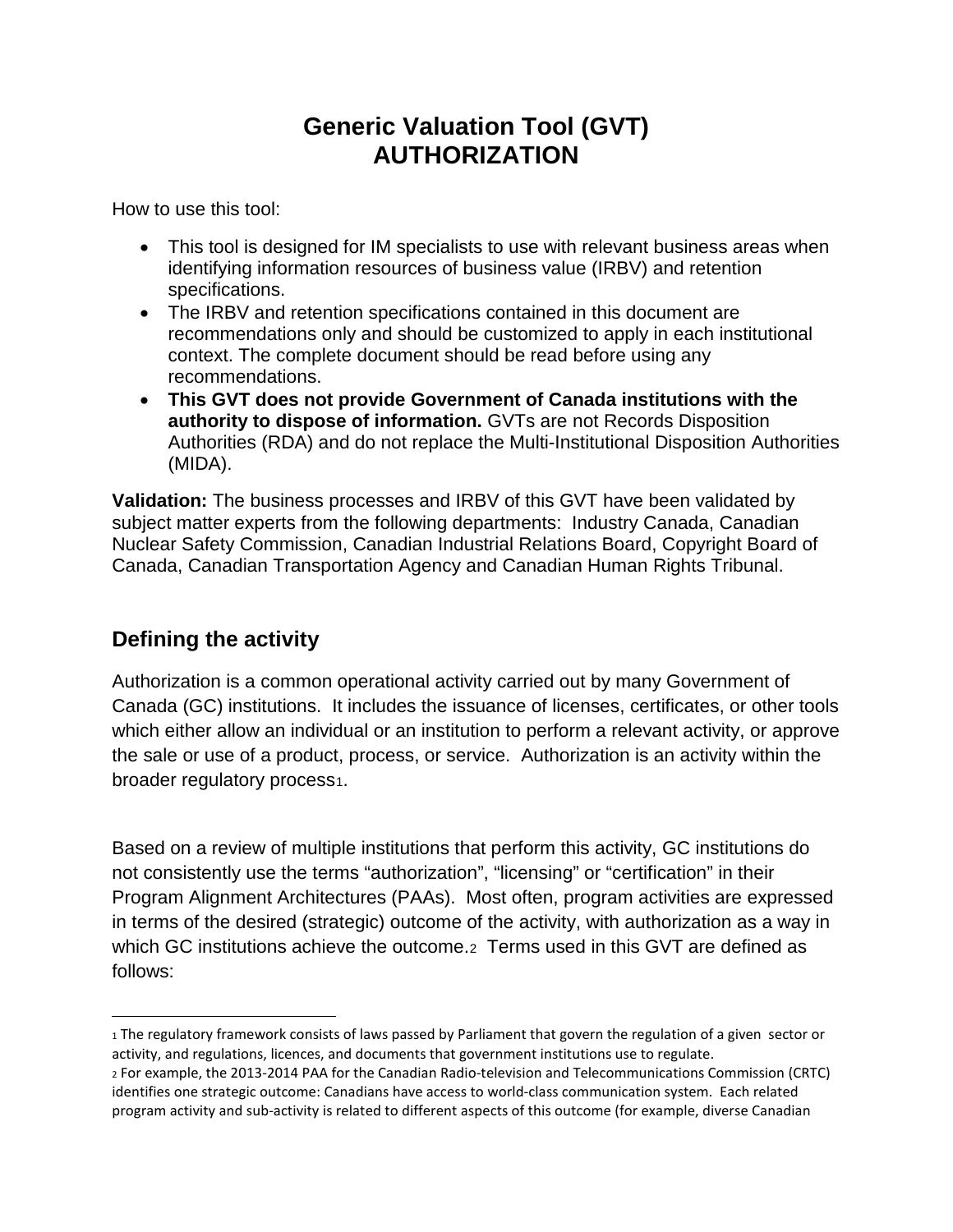**Licence:** A license is issued to allow an activity by a person or organization.[3](#page-2-0)

**Certification:** The confirmation of characteristics of an object, person, or organization which allows them to perform an activity.[4](#page-2-1)

**Authorization:** the broad process of reviewing and confirming ability or status against set criteria to allow an activity; an instrument that grants a right. Authorization can include, but does not always require, the issuance of a licence or certificate.

Authorization is not prescribed across the GC, though it is for certain individual institutions. Despite the lack of prescription, authorization is conducted in a predictable manner regardless of the regulatory framework being enforced. The recommendations of this GVT are based on legislation, policies and guidelines from multiple institutions across the GC that license and/or certify.

The activities of adjudication and authorization have been separated into two GVTs, but in practice, the separation is often less clear. Both activities involve making a decision. Many GC institutions that perform authorization are quasi-judicial bodies (i.e. boards or tribunals) that also adjudicate. For the purposes of the GVTs, a distinction has been made that "adjudication" involves making a decision in a dispute, while "authorization" involves making a decision to grant permission, sometimes by means of a licence. The process of granting a licence or certificate is usually straightforward, while the process of granting authorization can be more complex. When the decision-maker granting authorization is able to use discretion in making a decision, the institution may decide that the Adjudication GVT is more appropriate. Institutions need to assess which GVT best suits their needs and activities.

In some cases, departments may perform environmental assessments as part of an authorization process.[5](#page-2-2) In this case, the final report of the environmental assessment has business value for the authorization activity, but an environmental assessment would create many additional IRBVs that are out of the scope of this GVT.

#### **Relationship to Other GVTs**

 $\overline{\phantom{a}}$ 

<span id="page-2-2"></span>[acee.gc.ca/default.asp?lang=En&n=B053F859-1#gen01,](http://www.ceaa-acee.gc.ca/default.asp?lang=En&n=B053F859-1#gen01) accessed April 16, 2013).

content) but does not identify specific activities undertaken by the CRTC to achieve them. While CRTC engages in various authorization activities in order to achieve this outcome, this is not reflected in the PAA.

<span id="page-2-0"></span><sup>3</sup> For example, after an assessment process, Natural Resources Canada issues licences to factories, allowing them to manufacture explosives and explosive articles. Se[e http://www.nrcan.gc.ca/minerals-metals/explosives/3800,](http://www.nrcan.gc.ca/minerals-metals/explosives/3800) accessed April 11, 2012.

<span id="page-2-1"></span><sup>4</sup> For example, the Canadian Radio-Television and Telecommunications Commission certifies programs that meet certain criteria as "Canadian." This certification is required for all programs intended for broadcast as Canadian content programming. See [http://www.crtc.gc.ca/canrec/eng/guide1.htm,](http://www.crtc.gc.ca/canrec/eng/guide1.htm) accessed April 11, 2012 <sup>5</sup> An environmental assessment is defined as "a process to predict environmental effects of proposed initiatives before they are carried out" (*Basics of Environmental Assessment,* [http://www.ceaa-](http://www.ceaa-acee.gc.ca/default.asp?lang=En&n=B053F859-1#gen01)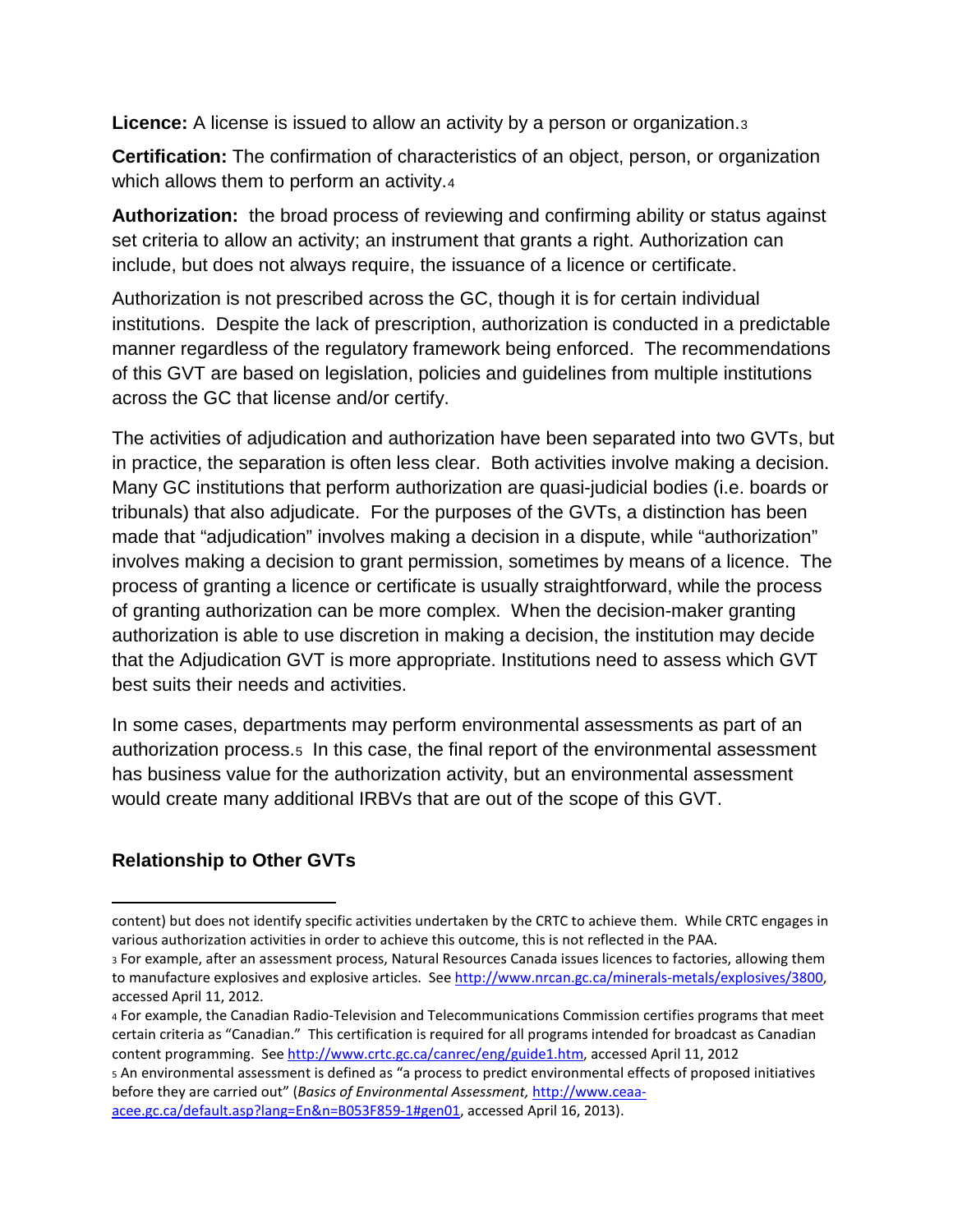Business processes and activities often overlap. When the IRBV from an activity is identified in another GVT, there is a note in the table of IRBV and retention recommendations (below) to direct the user to the proper tool.

The authorization activity is related to many other common activities and business processes across the GC and should be applied in conjunction with other GVTs.

**Management and Oversight**: The development of all policies, standards, guidelines, and similar documents that set out requirements or provide guidance related to authorization are addressed in the Management and Oversight GVT. Also included are the processes of audit and evaluation of a program to ensure its effectiveness and efficiency, as may be done with a licencing or certification program.

**Adjudication:** The Adjudication and Authorization GVTs are closely related. As stated in section 1.3, institutions should ensure they choose the GVT that is appropriate for their business activities. The Adjudication GVT covers the business processes surrounding dispute resolutions.

**Regulatory Compliance and Enforcement:** Both authorization and compliance and enforcement involve the implementation of regulatory frameworks. The activities are, however, distinct, and are therefore addressed in separate GVTs.

When an authorization is modified as a compliance measure it is addressed in the Regulatory Compliance and Enforcement GVT. When a modification is based on the changed circumstances or wishes of the authorized party, it is addressed in this Authorization GVT. The monitoring of an authority is also part of regulatory compliance and enforcement.

**Science and Technology Activities:** While some of the business processes associated with authorization may include a research component, all research activities done in support of authorization are covered by the Authorization GVT, and not the Science and Technology Activities GVT.

#### **Business Processes**

The activity of authorization consists of 6 sub-activities, with a number of associated business processes.

#### **1. Management of applications:**

This sub-activity involves receiving applications or submissions for authorizations such as licenses, certificates, permits and delegation of authorities. These applications may be for a new authorization or for a renewal or amendment. They may include a wide variety of supporting documentation.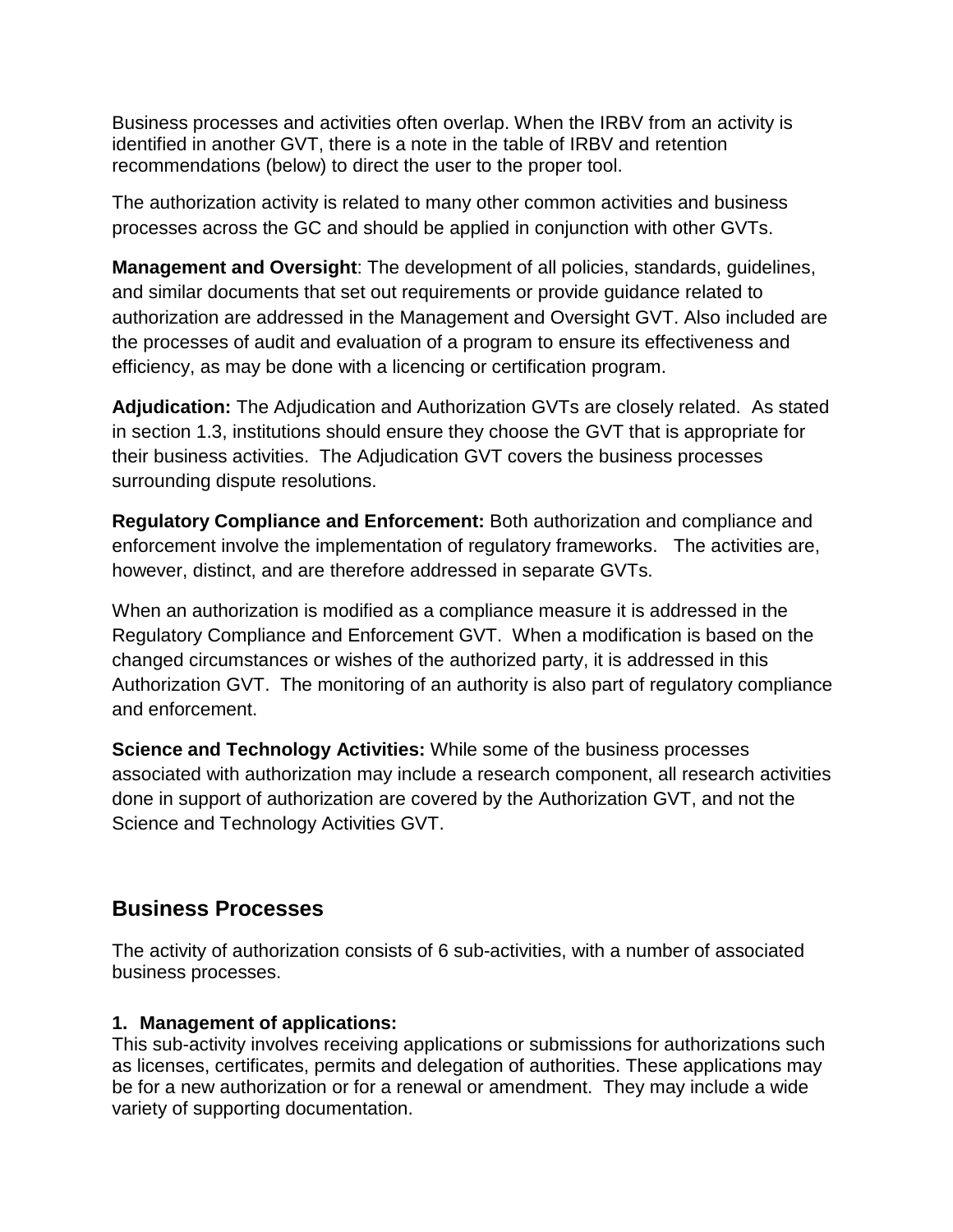#### **2. Training:**

Some institutions train applicants in the skills needed in order to become certified, or may train third parties to perform certification activities on behalf of the government. This training is outside that done by Human Resources for government employees since it is provided for private citizens.

#### **3. Assessment of Applications:**

This sub-activity includes a number of different business processes associated with assessing eligibility for a licence or certificate, which, depending upon the type of license or certificate under consideration, will have various levels of complexity. For example, the assessment sub-activity may be as simple as an inspection, examination or a brief review of the application. Alternatively, an assessment might involve a lengthy research process, environmental assessment, public consultation or hearing. Institutions using this GVT should select only those business processes which apply to their particular mandated activities. The business processes and IRBV for public consultations, including the Crown's duty to consult, can be found in the Communications Services GVT.

#### **4. Making a Decision:**

This sub-activity includes the final decision about the granting of a license or certificate based on the assessment undertaken. This decision may be made by a board or tribunal or may be made by an individual officer. This sub-activity includes the issuance of the license or certificate as well as any subsequent amendments. An interim decision may result in a letter of authority, granting permission until the formal authorization proceedings are completed.

#### **5. On-going management of licensed communities:**

GC institutions are often required to maintain a registry of all licensed individuals or institutions within their jurisdiction. This sub-activity may also involve co-ordinating or communicating with other institutions or levels of government that perform related activities. It does not include activities related to investigation, or monitoring compliance with regulation.

#### **6. Collection of user fees:**

Sometimes applications, licences or certificates are subject to a fee. For IRBV related to the establishment of user fees and managing revenue generated by authorization activities, please refer to the GVT for Financial Management.

#### **Retention**

Recommended retention specifications in GVTs are determined based on traditional or best practices, a review of government-wide legislation and policy, and validation with subject matter experts. Retention periods are suggestions only; departments must take into account their own legislative requirements and business needs.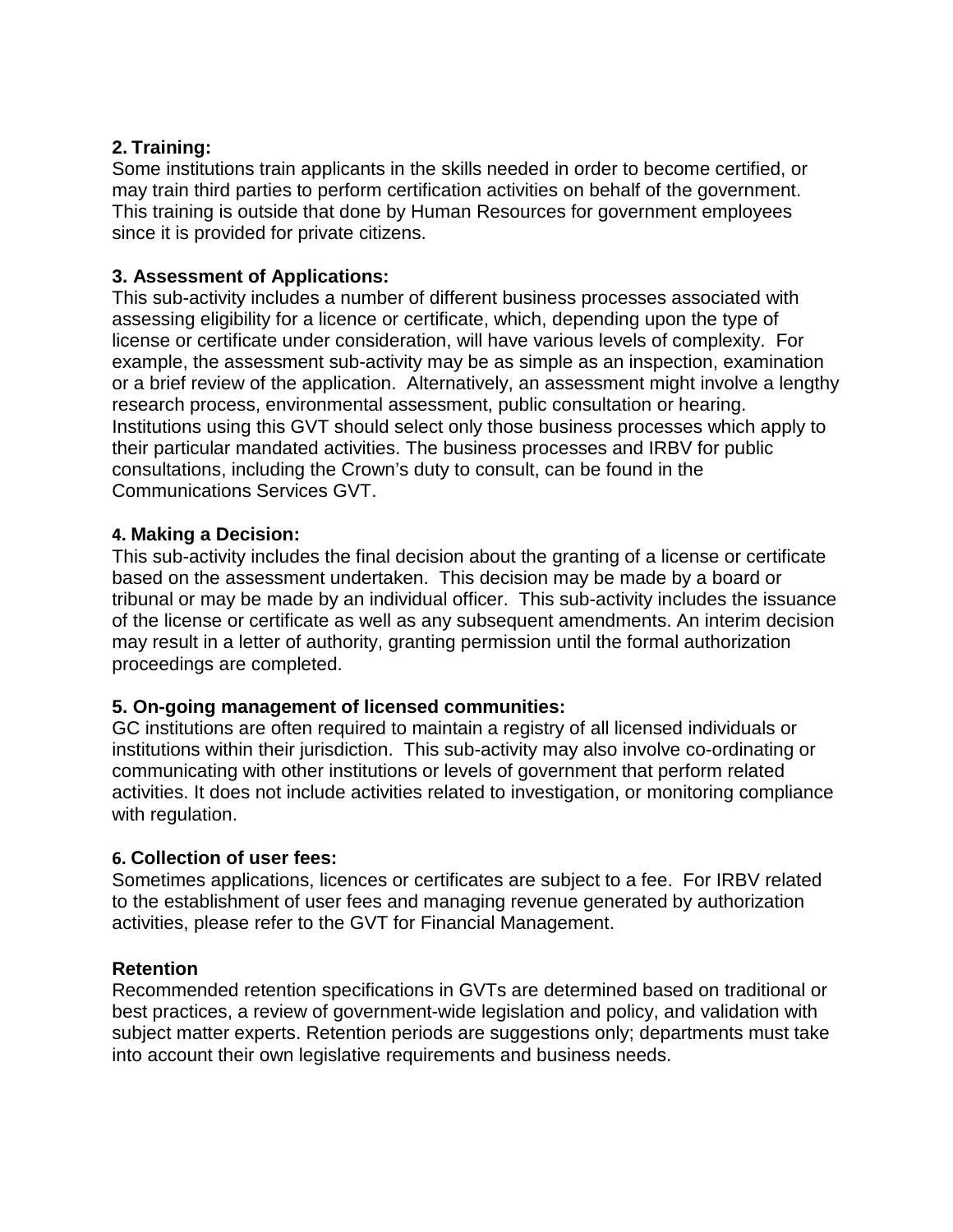There are no GC-wide pieces of legislation or regulations that govern the retention of information resources associated with authorization.

A retention recommendation always has a "trigger", or event which signals the beginning of the retention period. Identifying this trigger is important to ensure the information resource is retained for the correct period of time. For this GVT, the expiration, replacement or revocation of a license or certificate has been used as the trigger event. However, institutions which authorize activities without the use of a license would need to consider their own appropriate trigger event. This might be the end of the time any appeal to the authorization is possible, or merely the end of the administrative process for granting the authorization. This will be more institutionspecific and will depend on legislative and business requirements.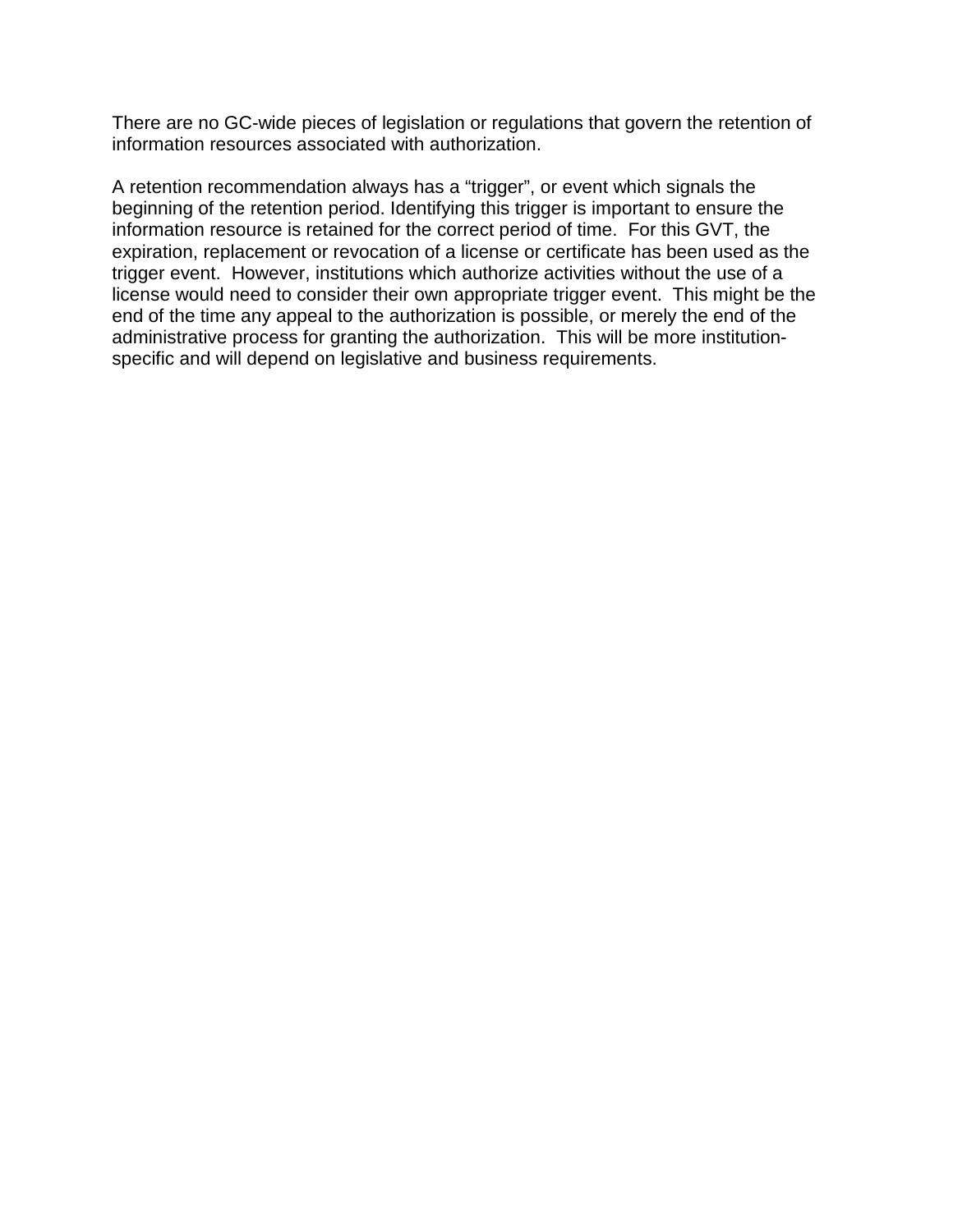## **Business Value and Retention Recommendations**

### **1. Management of Applications**

| <b>Business Processes</b>     | <b>Recommendations: Information Resources of</b><br><b>Business Value (IRBVs)</b>                                                                     | <b>Recommendations:</b><br><b>Retention Period</b>                                      |
|-------------------------------|-------------------------------------------------------------------------------------------------------------------------------------------------------|-----------------------------------------------------------------------------------------|
| <b>Receiving applications</b> | Application forms<br>Supporting documentation (for example, checklists,<br>architectural drawings, procedure manuals)<br>Public notice of application | 2 years after the licence or<br>certificate has expired or is<br>superseded or revoked. |

### **2. Training**

| <b>Business Processes</b>                   | <b>Recommendations: Information Resources of</b><br><b>Business Value (IRBVs)</b>                        | <b>Recommendations:</b><br><b>Retention Period</b>                                      |
|---------------------------------------------|----------------------------------------------------------------------------------------------------------|-----------------------------------------------------------------------------------------|
| <b>Plan course</b><br><b>Deliver course</b> | Substantive drafts and final copies including:<br>Training plan<br>Curriculum material<br>Standard exams | 2 years after superseded.                                                               |
| <b>Evaluate students</b>                    | Participant list<br>Notification of evaluation to the student                                            | 2 years after the licence or<br>certificate has expired or is<br>superseded or revoked. |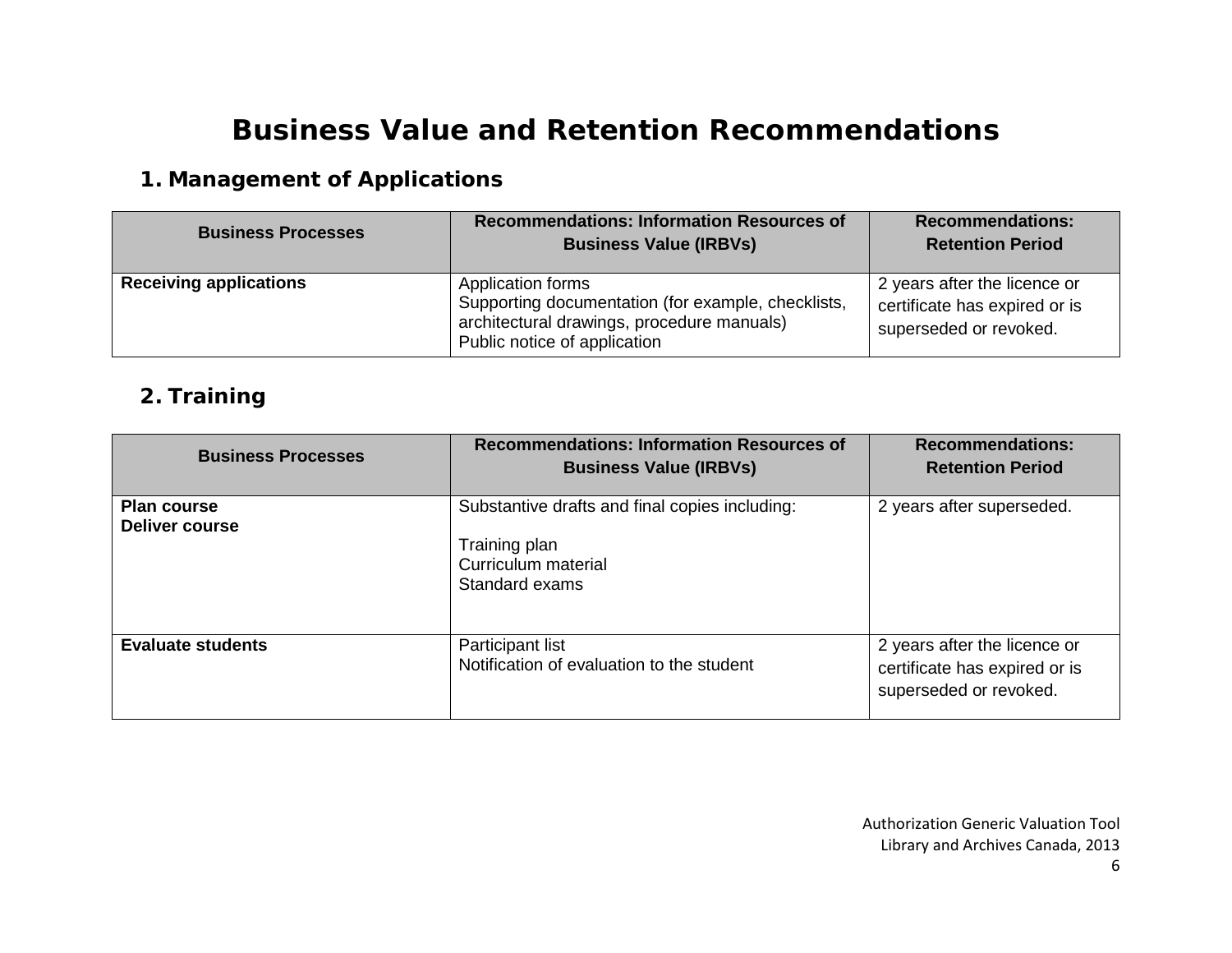### **3. Assessment of Applications**

| <b>Business Processes</b>                           | <b>Recommendations: Information Resources of</b><br><b>Business Value (IRBVs)</b>                                                                                                                                                                                                                                                                 | <b>Recommendations:</b><br><b>Retention Period</b>                                      |
|-----------------------------------------------------|---------------------------------------------------------------------------------------------------------------------------------------------------------------------------------------------------------------------------------------------------------------------------------------------------------------------------------------------------|-----------------------------------------------------------------------------------------|
| <b>Planning assessment process</b>                  | Assessment plan<br>Request for information<br>Record of decision regarding need for environmental<br>assessment                                                                                                                                                                                                                                   | 2 years after the licence or<br>certificate has expired or is<br>superseded or revoked. |
| Researching and validating claims in<br>application | Inspection reports<br>Summary of research and technical evaluations<br>Environmental assessment reports<br>Audits<br>Standard exams<br>Board review<br>Correspondence and coordination with other<br>institutions, levels of government or jurisdictions, and<br>non-government institutions<br>Reports from other institutions and jurisdictions | 2 years after the licence or<br>certificate has expired or is<br>superseded or revoked. |
| <b>Managing Public Consultations</b>                | For IRBV please see Communications Services GVT                                                                                                                                                                                                                                                                                                   | For retention please see<br><b>Communications Services</b><br>GVT                       |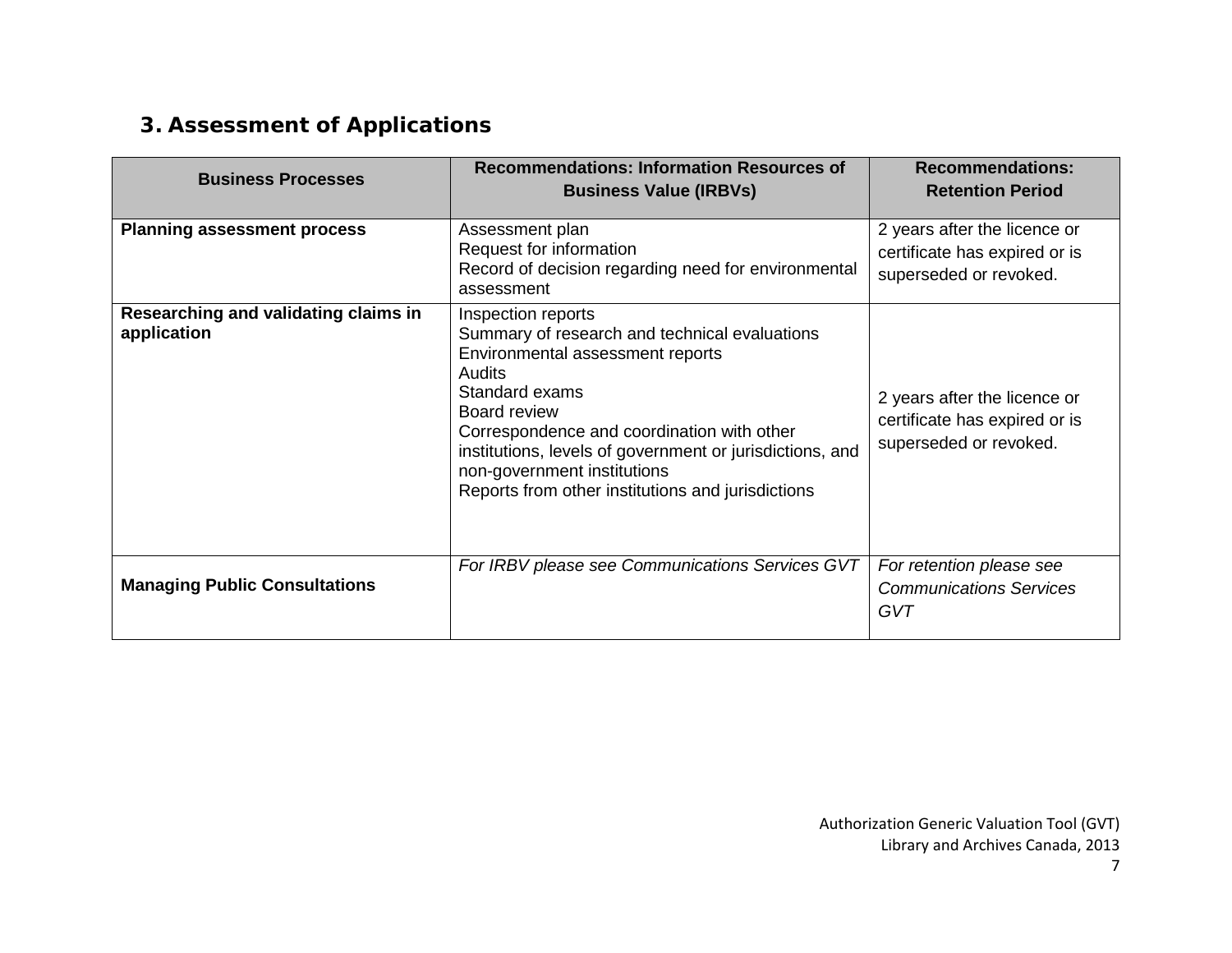| <b>Managing hearings</b><br><b>Considering evidence</b><br><b>Hearing applications</b><br><b>Making interim decisions</b> | Any document that initiated the proceeding<br>Notice given of proceeding<br>Notice of hearing<br>Subpoenas<br><b>Summons</b><br>Discovery order<br>Documentary evidence<br>Written expert reports<br>Objects or photos of objects<br>Affidavits<br>Transcripts/recordings of proceedings<br>Summary of oral evidence<br>Application for intervention<br>Application for postponement<br>Motion for particulars<br>Motion for inadmissibility<br>Application to amend<br>Request for extension of deadline for submissions<br>Request for change of decision-maker<br>Request for exclusion of witnesses or in camera<br>hearing<br>Application to set aside a proceeding for irregularity<br>Notification of withdrawal by applicant<br>Response of Tribunal/Board to above (including<br>dismissal of case) | 2 years after the licence or<br>certificate has expired or is<br>superseded or revoked. |
|---------------------------------------------------------------------------------------------------------------------------|--------------------------------------------------------------------------------------------------------------------------------------------------------------------------------------------------------------------------------------------------------------------------------------------------------------------------------------------------------------------------------------------------------------------------------------------------------------------------------------------------------------------------------------------------------------------------------------------------------------------------------------------------------------------------------------------------------------------------------------------------------------------------------------------------------------|-----------------------------------------------------------------------------------------|
|                                                                                                                           | Notice of postponement<br>Notice of adjournment                                                                                                                                                                                                                                                                                                                                                                                                                                                                                                                                                                                                                                                                                                                                                              |                                                                                         |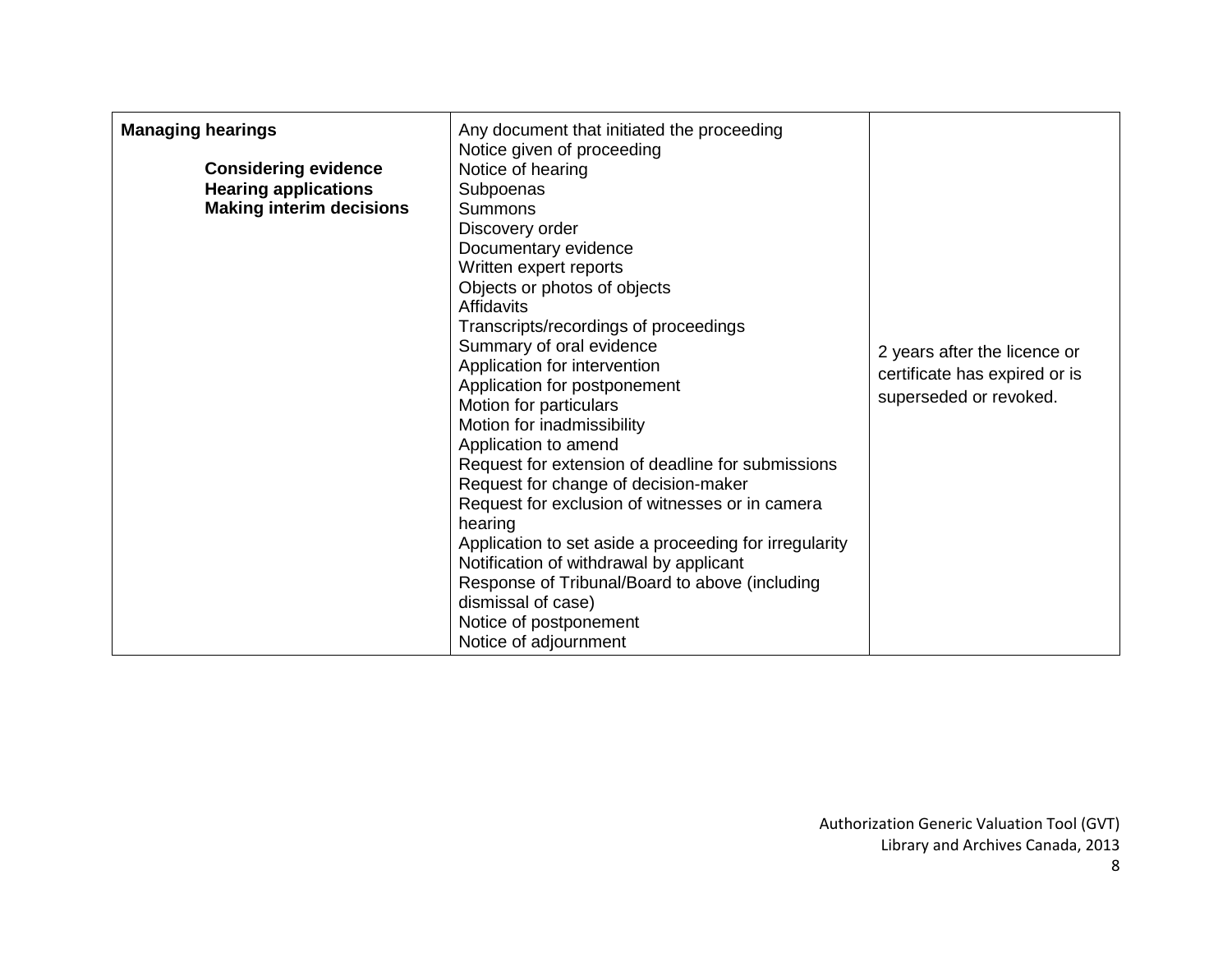### **4. Making a Decision**

| <b>Business Processes</b>               | <b>Recommendations: Information Resources of</b><br><b>Business Value (IRBVs)</b>                                                                                                 | <b>Recommendations:</b><br><b>Retention Period</b>                                      |
|-----------------------------------------|-----------------------------------------------------------------------------------------------------------------------------------------------------------------------------------|-----------------------------------------------------------------------------------------|
| Making decision based on assessment     | Documentation of decision (and reasons for<br>decision)<br>Minutes from committees tasked to make<br>assessment decisions<br>Letter of approval or authority<br>Letter of refusal | 2 years after the licence or<br>certificate has expired or is<br>superseded or revoked. |
| Issuing licenses, permits, certificates | Certificates, licences or other instruments of<br>authorization<br>Delegation of executive authority                                                                              | 2 years after the licence or<br>certificate has expired or is<br>superseded or revoked. |
| <b>Issuing amendment</b>                | Amendment or modification to licence                                                                                                                                              | 2 years after the licence or<br>certificate has been amended.                           |
| <b>Managing appeal process</b>          | Correspondence<br>Appeal notice<br>Review decision                                                                                                                                | 2 years after appeal decision.                                                          |

### **5. Collection of user fees**

*IRBV created in the collection of user fees will be identified in the Financial Management GVT.*

Authorization Generic Valuation Tool (GVT) Library and Archives Canada, 2013